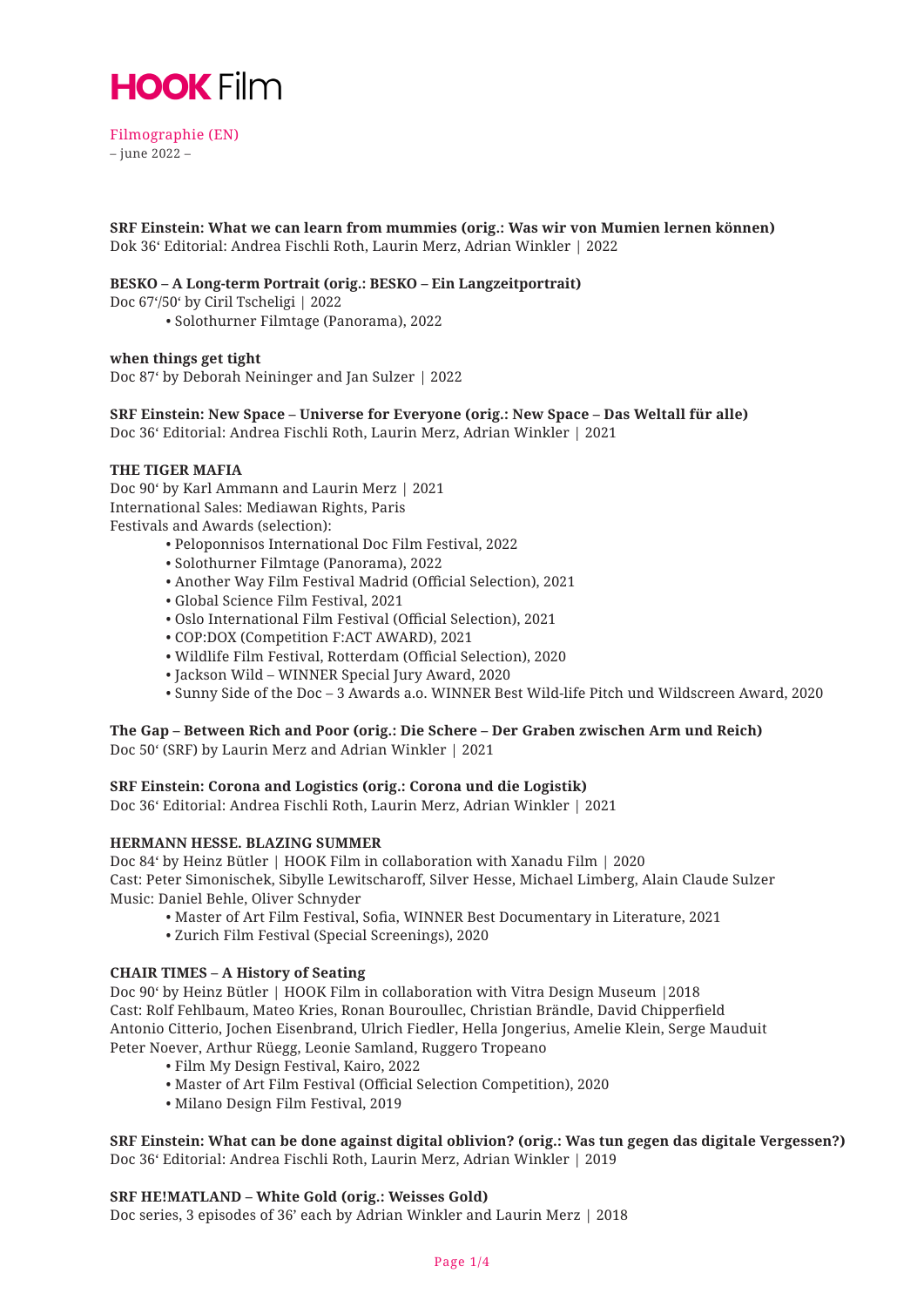## **ARCHITEKTUR MUSS BRENNEN! Wolf D. Prix and Coop Himmelb(l)au**

Doc 45'/52' (SRF/ORF) by Mathias Frick| Coproduction with Navigator Film (A) | 2017

# **ROMAN SIGNER – My Alphabet (orig.: Mein Alphabet)**

Doc 52' (SRF) by Laurin Merz | 2017

# **RAKIJADA – Distillated Village Tales**

Doc 19' by Nikola Ilić | 2016

Festivals and Awards (selection):

- Schweizer Filmpreis Nomination bester Kurzfilm, 2018
- In the Palace, International Short Film Festival WINNER Best Documentary, 2018
- Internationales Filmfest Eberswalde WINNER Audience Award, 2017
- FeKK Ljubljana Short Film Festival WINNER Special Mention, 2017
- Zürcher Filmpreis WINNER Bester Kurzfilm, 2017
- ethnocineca, International Film Festival Wien WINNER Short Award, 2017
- Innerschweizer Filmpreis WINNER, 2017
- Kurzfilmtage Winterthur WINNER Special Mention, 2016
- Kurzfilmtage Winterthur WINNER Shortrun Preis, 2015

# **From Wheelchair to Cybathlon (orig.: Aus dem Rollstuhl an den Cybathlon)**

Doc 54' (SRF/3sat) by Adrian Winkler | 2016

# **NZZ Format – Have a Seat**

Doc 30' by Heinz Bütler | 2016 Cast: Rolf Fehlbaum, Mateo Kries, Ulrich Fiedler, Arthur Rüegg, a.o.

# **Bruno Monguzzi. La mosca e la ragnatela**

Doc 88' by Heinz Bütler | HOOK Film in collaboration with The Erich Lindenberg Art Foundation | 2016

## **SRF Top Shots: Christian Bobst – The Gris-gris Wrestlers of Senegal (orig.: Die Schwinger im Senegal)** Doc 25' Editorial: Laurin Merz | 2016

#### **Garbage. The Waste Detectives (season 2) (orig.: Güsel. Die Abfalldetektive)**

Mockumentary series, 9 episodes of 10' each (SRF) by Jan Sulzer and Deborah Neininger | Coproduction with Sulzer Neininger | 2015 Cast: Olifr M. Guz, Michael von Burg und Gabriel Vetter Script: Gabriel Vetter

#### **A Curtsey for Knigge (orig.: Einen Knicks für Knigge)**

Doc series, 14 episodes of 3' each (Tele5) by Laurin Merz | 2015 Cast: Robert Schupp and Stephanie Eidt

#### **MERZLUFT**

Doc 62'/52' by Heinz Bütler | 2015 Cast: Klaus Merz, Melinda Nadj Abonji, Markus Bundi, Robert Hunger-Bühler, Peter von Matt, Manfred Papst • Solothurner Filmtage, 2015

#### **ISTANBUL UNITED**

Doc 89' by Olli Waldhauer and Farid Eslam | Coproduction with Nippes Yard Productions (GER) Mind Riot Media (CZE), Port-au-Prince (GER), HOOK Film (CH), Taskovski Film (UK), VOX Pictures (UK) | 2014

- 18th Tallinn Black Nights Film Festival, 2014
- 9th Batumi International Arthouse Film Festival, 2014
- 49th Karlovy Vary International Film Festival, 2014
- 32. Filmfest München, 2014
- Raindance Film Festival , London, 2014
- International Istanbul Film Festival, 2014

# **JOURNEY TO JAH**

Doc 90' by Noel Dernesch and Moritz Springer | Coproduction with Port Au Prince (GER) | 2014 Cast: Gentleman (alias Tilman Otto), Alborosie (alias Alberto D'Ascola), Terry Lynn, Natty, a.o. Festivals and Awards (selection):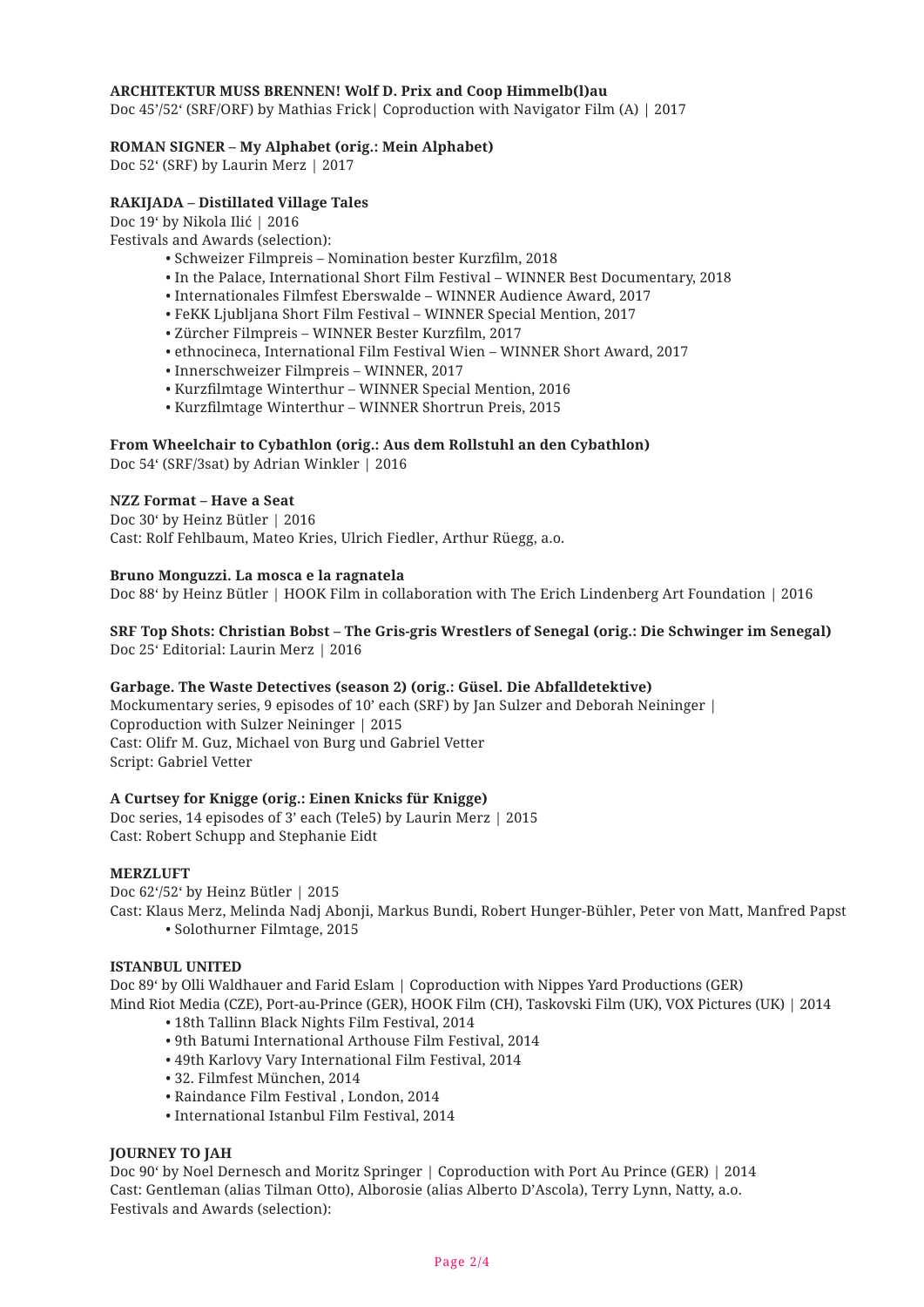- Maui Filmfestival WINNER Narrative Feature World Cinema Audience Award, 2014
- 20th Sarajevo Film Festival, 2014
- 64. Berlinale (German Cinema), 2014, 2014
- 13th DocPoint Helsinki Documentary Film Festival (official selection), 2014
- Filmfestival Max Ophüls Preis WINNER Förderpreis der DEFA-Stiftung, 2014
- International Documentary Film Festival Amsterdam IDFA (official selection), 2013
- Zurich Film Festival WINNER Audience Award, 2013

# **Playlist – Sound of My Life**

Doc series, 18 episodes (in 2 seasons) of 25-30' each (Tele5) by Reto Caduff and Laurin Merz | 2013/2014 Cast: Tim Renner, Paula Lambert, Smudo, Loretta Stern, a.o.

## **Erwin Wurm – The Artist who Swallowed the World**

Doc 52' (ZDF/ARTE/SRF/ORF) by Laurin Merz | Coproduction with Navigator Film (A) and Tag/Traum (GER) |2012 Festivals (selection):

- Docville International Documentary Filmfestival, Belgium, 2013
- 32e Festival International du Film sur l'Art (FIFA), Montréal, 2013
- Lo schermo dell'arte, Italy, 2013
- Solothurner Filmtage, 2013

# **STEHER**

Doc 9' by Adrian Winkler | 2012 Festivals (selection):

- 6th Seoul International Extreme-Short Image & Film Festival (SESIFF), 2014
- 16th Mecal Festival Internacional de Cortometrajes y Animación de Barcelona, 2014
- Sassuolo, 21st Yasujiro Ozu International Short Film Festival, 2013
- 29. Internationales Hamburger Kurzfilm Festival, 2013
- 19. Regensburger Kurzfilm Woche, 2013
- Solothurner Filmtage, 2013
- Kasseler Dokumentarfilm- & Videofest, 2012
- 16. Internationale Kurzfilmtage Winterthur, 2012

# **The Visual Language of Herbert Matter**

Doc 85'/50' by Reto Caduff | 2011 Festivals (selection):

- 18th Victoria Film Festival, 2012
- Solothurner Filmtage, 2011

#### **Mürners Universe**

Doc 88' by Jonas Meier | Coproduction with zweihund | 2010 Festivals and Awards (selection):

- 26. Internationales Dokumentarfilmfestival München, 2011
- Solothurner Filmtage, 2011
- 28th Torino Film Festival, 2010
- 6e Visions du Réel Festival international de cinéma Nyon, 2010

#### **A Village Plays Operetta (orig.: Ein Dorf spielt Operette)**

Doc series, 3 episodes of 40' each (SRF) by Reto Caduff and Laurin Merz | 2010

# **Tonspur – Soundtrack of my Life**

Doc series, 30 episodes (in 3 seasons) of 30' each (SRF/3sat) by Reto Caduff and Laurin Merz | 2010-2012

# **Charlie Haden – Rambling Boy**

Doc 88' by Reto Caduff | 2009

Festivals and Awards (selection):

- Washington DC International Filmfestival WINNER Audience Award, 2010
- 29e FIFA Festival international du film sur l'art Montréal, 2010
- 12° Buenos Aires Festival Internacional de Cine Independente, 2010
- 33rd Portland International Film Festival, 2010
- Solothurner Filmtage, 2009
- 28th Vancouver International Film Festival, 2009
- 5th Jecheon International Music & Film Festival Seoul, 2009